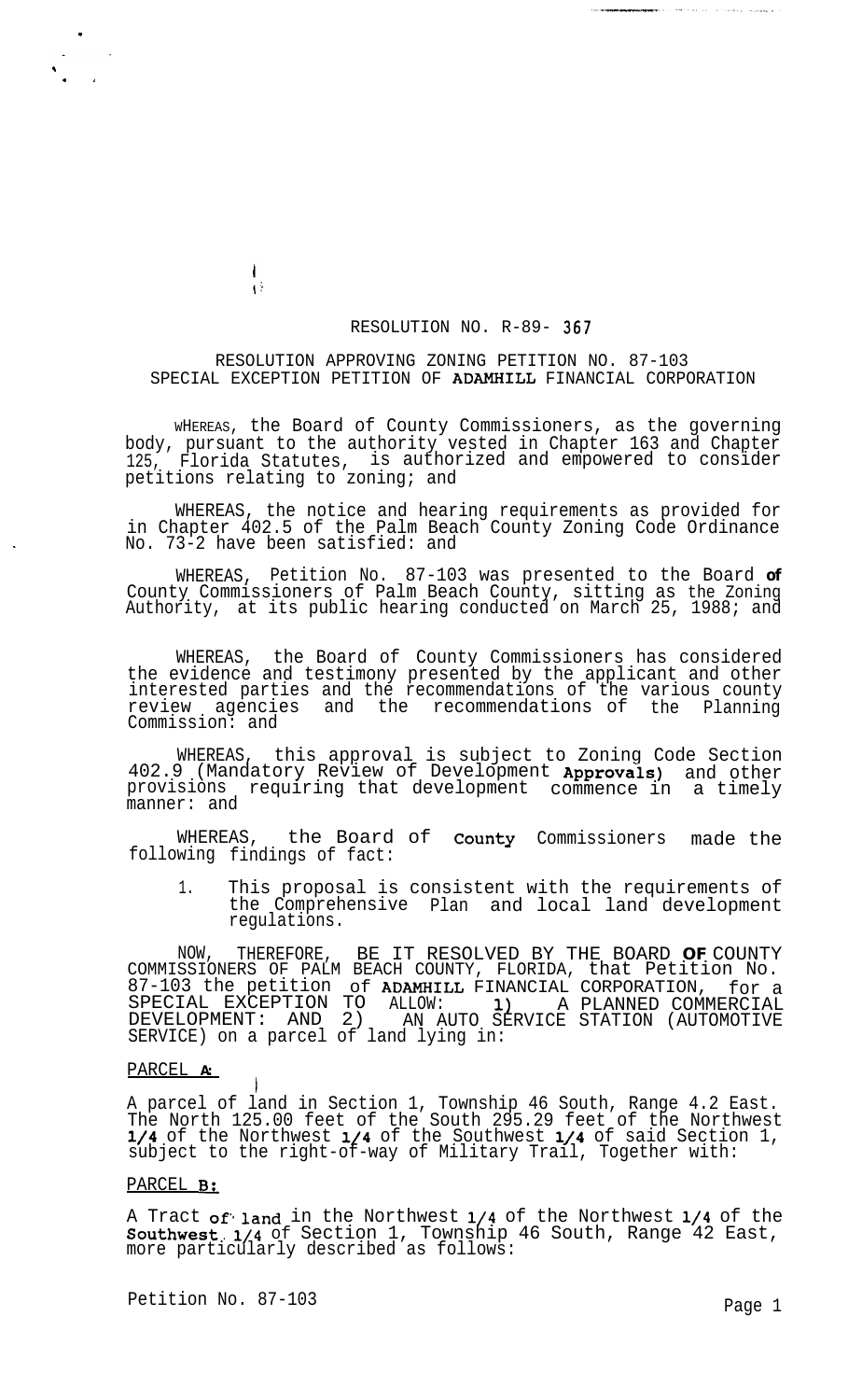From the West l/4 **of** Section (corner of Section 1, Township 46 South, Range 42 East) run South along the Section line a distance of 80.08 feet: thence in an Easterly direction with an angle of 92 degrees 28' measured from North to East, a distance of 40.04 feet to a point in the Easterly Right-of-Way line of Military Trail and the point of beginning; thence in an Easterly direction along the extension of the preceding course, a distance of 629.15 feet to a steel rod; thence in a Southerly direction with an angle of 92 degrees 16' measured from West to South, a distance of 295.96 feet to a steel rod: thence in a Westerly direction a distance of '628.15 feet to a point in the Easterly Right-of-Way of Military Trail: Trail in thence along the East Right-of-Way of Military a Northerly direction 295.28 feet to the Point of Beginning, located on the East side of Military Trail (SR 809) approximately . 1 **mile** North of Coconut Lane, bounded on the North by Lake Worth Drainage District Canal, L-29, in a CG-General Commercial Zoning District, to the following conditions: was approved as advertised, subject

- 1. Prior to **certification, the** site plan shall be amended to indicate the following:
	- **a.** Required revised tabular information which shall include:
		- 1. Maximum bay size.<br>2. Maximum height of
		- 2. Maximum height of all structures.<br>3. Required parking breakdown.
			-
		- 3. Required parking breakdown.<br>4. Revised specification for specification material required hedge

...-m-. ,,. ), ,- .,

- 5. Required interior landscape data.<br>6. Amount of interior landscaping
	- Amount of interior landscaping which is transferred to the perimeter.

 $\mathcal{L}$  defined by  $\mathcal{L}$ 

- 7. Area of all specialized vehicular use areas.
- b. Required CBS wall along the eastern property line.
- **C .** Required ten (10) **foot** high canopy trees spaced twenty (20) feet on center around the entire  $self$ service storage facility.
- d. Required screening around all dumpsters.
- e. Lighting specifications.
- f.l Signage information.
- cl\* Deletion of the reference to "mini-warehouse".
- 3. The The petitioner shall relocate the central access point<br>on Military Trail to the northern portion **of**the site or shift the entire automotive center 15 feet to the east to allow for improved circulation in the western 'portion of the'site.
- 4. The petitioner shall indicate all interior landscape areas on site.

**LONGOROU** 

 $\mathbf{I}$ Ĥ.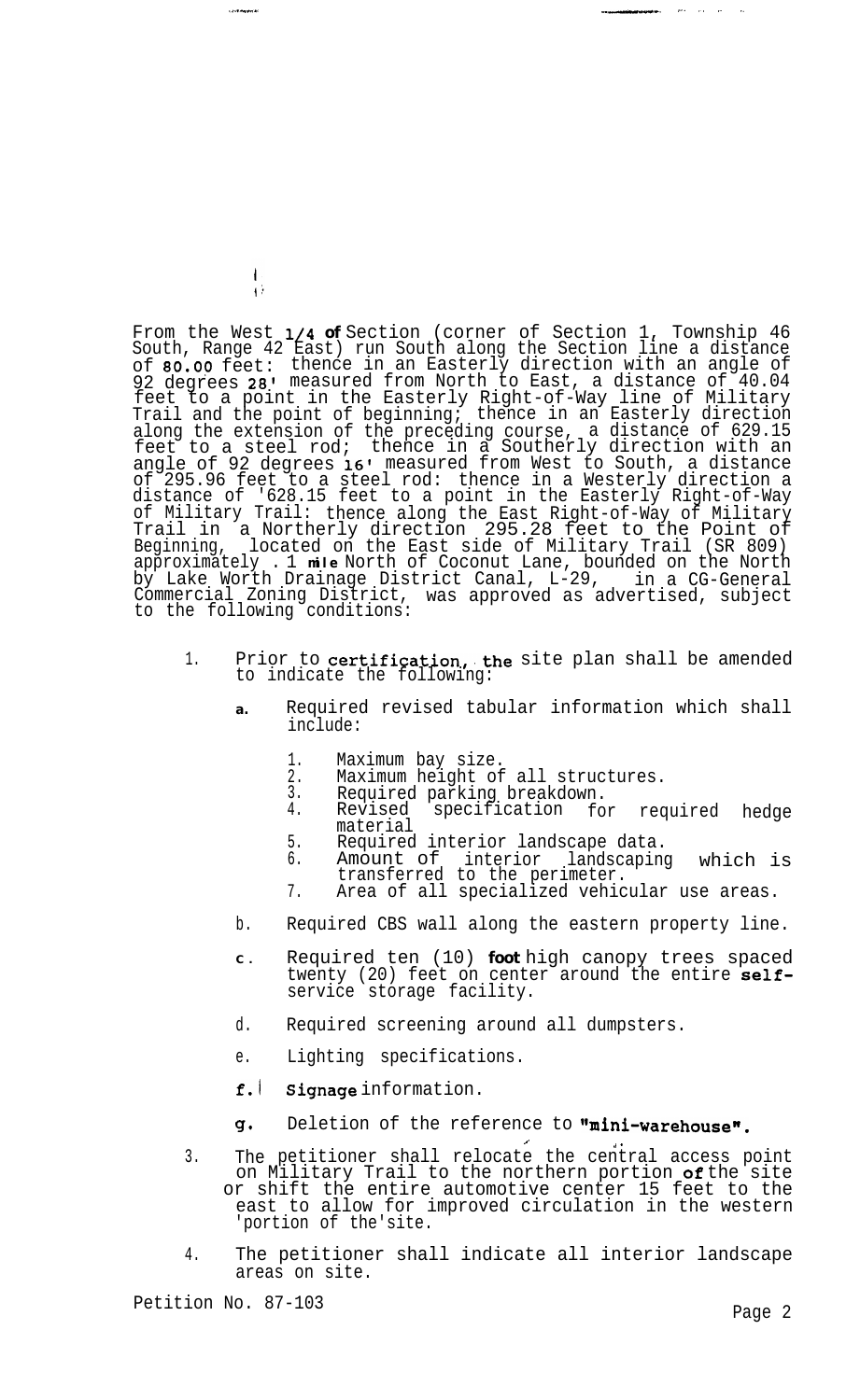- $\frac{1}{1}$
- 5. Use <sub>of</sub> the site shall be limited to an automotive service center and a self-service storage facility. No **gasoline** sales or car wash shall be allowed on site.
- 6. No stock loading or dumpster pickup will be permitted between the hours of  $9:00$  p.m. and  $\overline{7:00}$  a.m.
- 7. No outside storage of disassembled vehicles Or Parts thereof shall be permitted on site.
- 8. Lighting used to illuminate the premises shall be shielded and directed away from streets and neighboring properties. Lighting within the eastern 200 feet of the site shall be limited to fixtures that 'are a maximum of eighteen feet in height.
- 9. Property owner shall record a Unity of Title on the subject parcel prior to site plan certification. The Unity shall be subject to approval by the County Attorney and County Engineer.
- 10. No outdoor loudspeaker system shall be allowed on site.
- 11. The developer shall retain the stormwater runoff in accordance with all applicable agency requirements in effect at the time of the permit application. However, at a minimum, this development shall retain onsite three (3) inches of the stormwater runoff generated by a three (3) year-one (1) hour storm as required by the Permit Section, Land Development Division. The<br>drainage system shall **be maintained** in an acceptable condition as approved by the County Engineer. In the event that the drainage system is not adequately maintained as determined by the County Engineer, this matter will be referred to the Code Enforcement Board for enforcement.
- 12. The developer shall design the drainage system such that storm water runoff from the parking areas and paved surfaced area shall be separate from those areas which may contain hazardous or undesirable waste from the proposed site.
- 13. Corners" where appropriate at intersections as<br>'determined by the County Engineer. Within 90 days of approval of this project, the<br>property owner shall convey to Palm Beach County by road right-of-way warranty deed for Military Trail, 60 feet from **Centerline** free of all encumbrances and encroachments. petitioner shall provide Palm Beach Petitioner shall provide Palm Beach County with sufficient documentation,, acceptable to the Land' Acquisition Division to ensure that the property is free of all encumbrances and encroachments. is free of all encumbrances and encroachments. **Right-**<br>of-way conveyance shall also include **"Safe** sight Corners" where also include "Safe sight appropriate at
- 14. The property owner shall construct a left turn lane. north approach on Military Trail at the project's

Petition **No.** 87-103

.<br>Militarda - La La Polo de La Partida de La La Provincia de La La Partida de La La La La La La La La La La La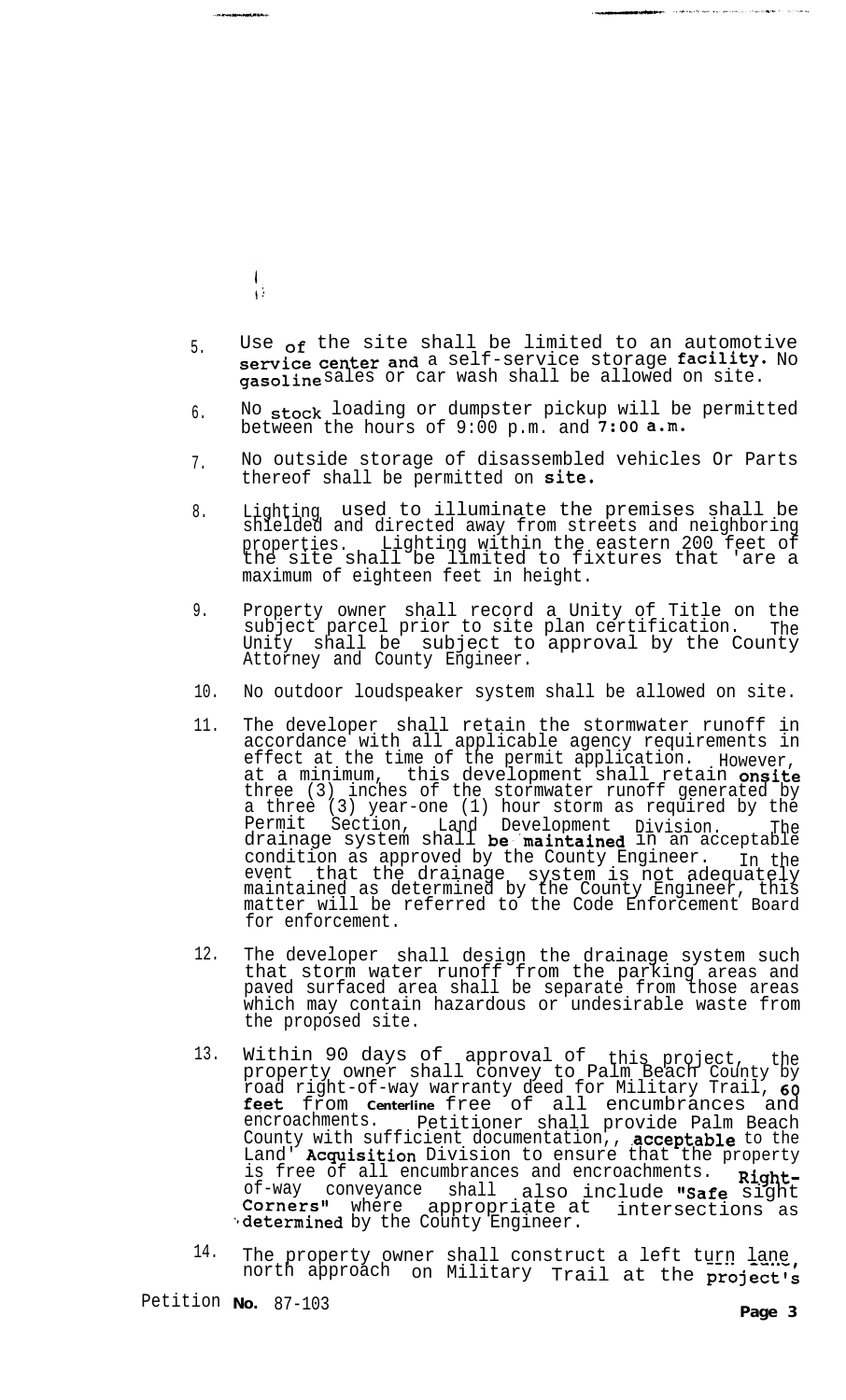$\overline{1}$  $\hat{V}$ 

entrance road concurrent with onsite paving and drainage improvements. The property owner shall bear all costs associated with this plan review.

 $\sim 10^{-1}$  and  $\sim 10^{-1}$ 

**Continued in the continued of the Continued State** 

- 15. Property owner shall be permitted only one entrance/exit onto Military Trail until this section of road has been constructed as a 4 lane median divided roadway.
- 16. The developer shall pay a Fair Share Fee in the amount and manner required by the "Fair Share Contribution for Road Improvements Ordinance" as it presently exists or as it may from time to time be amended. The Fair Share Fee for this project presently is \$36,890.00 (1,377 trips X \$26.79 per trip).
- 17. In addition, the petitioner shall contribute the amount of \$7,395.00 as established in Article V Section 3 (Insignificant Project Standard) of the Traffic Performance Standards Code. These funds of \$7,395.00 shall be paid prior to the issuance of the first Building Permit.
- 18. If the "Fair Share Contribution for Road Improvements Ordinance" is amended to increase the **Fair** Share Fee, this additional amount of \$7,395.00 shall be credited toward the increased Fair Share Fee.
- 19. In order to comply with the mandatory traffic performance standards, the property owner shall be restricted to the following phasing schedule:
	- a) No more than 48,400 square feet of gross leasable floor area of self service storage shall be issued until construction has begun for Military Trail as a 4 lane section from Lake Ida to Steiner Road plus the appropriate paved tapers. No other uses shall be permitted until construction has begun for Military Trail as a 4 lane median divided section between West Atlantic Avenue and Via Delray.
- 20. Generation and disposal of hazardous effluents into sanitary sewerage system shall be prohibited unless adequate pretreatment facilities approved by the<br>Florida Department of Environmental Regulation (FDER) and Agency responsible for sewage works are constructed and used by project tenants or owners generating such effluents.
- 21. Since sewer service is available to the property, septic tank shall not be approved for use on the .,property.
- 22. Because water service is available to the property, a well shall not be approved for potable water use.

Petition No. 87-103

<u>,</u>